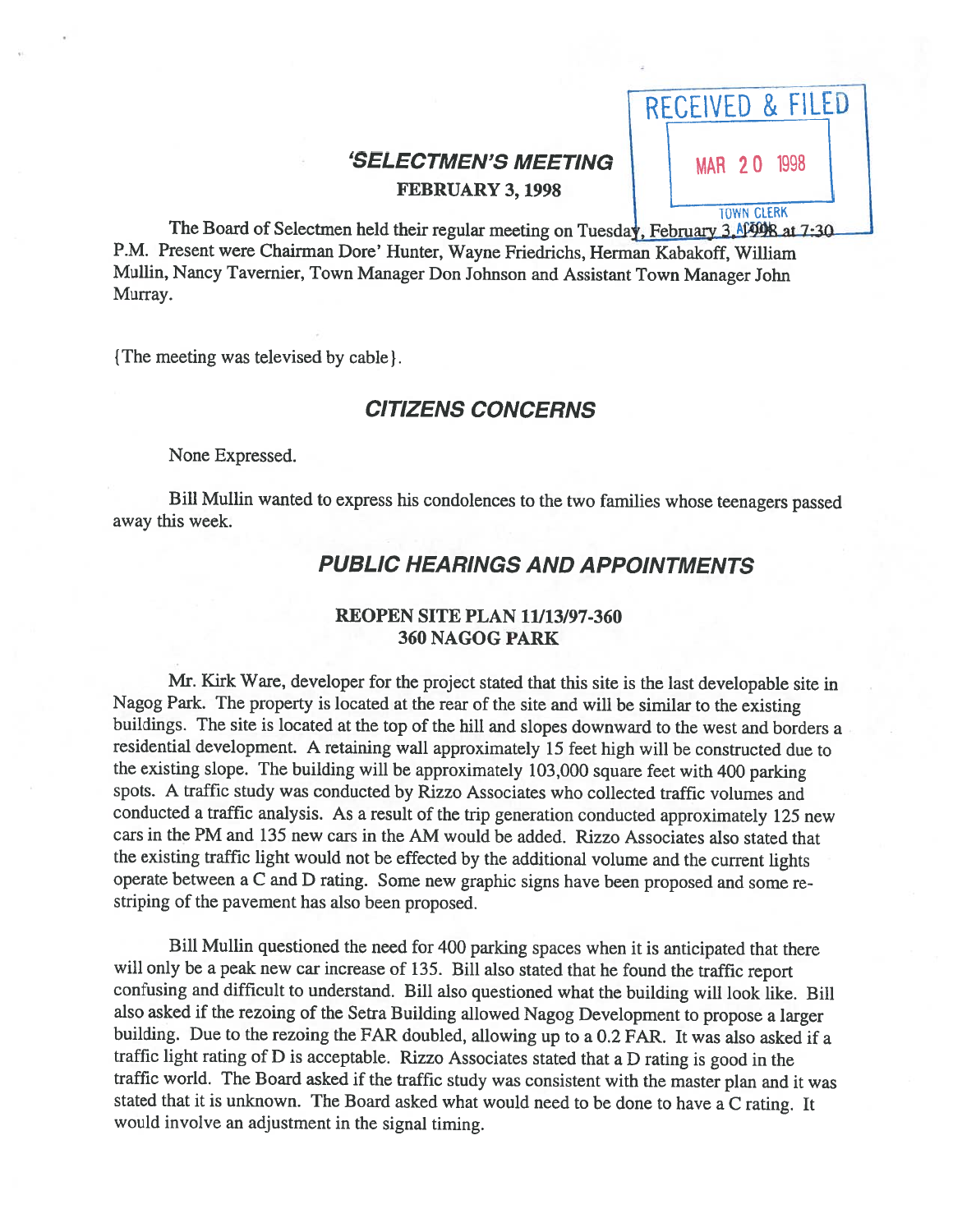The exit from Nonset Path onto Great Road was not included in the study but currently has <sup>a</sup> <sup>D</sup> and <sup>E</sup> rating. Residents present stated that it can take up to <sup>5</sup> minutes to enter onto Great Road. Sara Cope, President of the Board of Directors at Nagog Woods Community Corporation, stated that on January 21, <sup>1998</sup> the Board voted to unanimously oppose development of these two buildings for the following reasons:

1. sensitivity to lighting, trash, noise and smell.

2. dissatisfied with the notification process which they feel the lack of notification was deliberate on the part of the developer.

3. possible traffic problems stating that from 7:00 AM to 9:00 AM and from 4:00 PM to 7:00 PM it is extremely difficult to exit Nonset Path.

4. existing 4-5 accidents per year

Based on these issues the Nagog Woods Community Corporation asked the Board disapprove this request.

Dore' stated the developer must follow <sup>a</sup> notification process outlined by the Town and that it is difficult to deny <sup>a</sup> site <sup>p</sup>lan legally if guidelines have been followed. Wayne questioned the gradient of the retaining wall and asked what the precautions will be regarding the <sup>15</sup> foot height. Mr. Ware stated that the retaining wall will be fenced for safety reasons.

Abutters present stated that the developer should have gone above and beyond and notified all residents of this site <sup>p</sup>lan and also recommended <sup>a</sup> continuance until <sup>a</sup> more thorough traffic study could be conducted. It was also stated that the traffic signals be adjusted. Abutters also stated that cars go down the wrong side of the road to try to minimize their wait time.

Michael Serese, resident of Westford Way, stated that he has been working on trying to clean up the Sewage Treatment Plant for five years and there is <sup>a</sup> current consent order pending recent fines. D.E.P. has indicated to Nagog Development Corporation that no more permits can be issued until clean up occurs. The problem on site is that wastewater is being discharged into the stream located behind the property. Mr. Serese also had <sup>a</sup> problem with the height of the proposed building and is concerned with the drainage system of the building.

NANCY TAVERNIER - Move to continue until March 3, 1998 at 8:00 PM. WILLIAM MULUN -Second. UNANIMOUS VOTE.

#### NON-SMOKING ARTICLE

Tina Grosowski and Wynne Hotaling were present to discuss the proposed no smoking article. Both Tina and Wynne wish to promote clean healthy living in Acton with the highest quality of life for ourselves and our children. They are also concerned with second hand smoke which is linked to causing cancer and heart disease. Wynne stated that she is concerned with the restaurant workers who are exposed to second hand smoke. They came before Town Meeting two years ago and <sup>p</sup>laced <sup>a</sup> non smoking article on the warrant which was defeated. <sup>A</sup> public hearing with the Board of Health has been scheduled for March 9, 1998. They both will work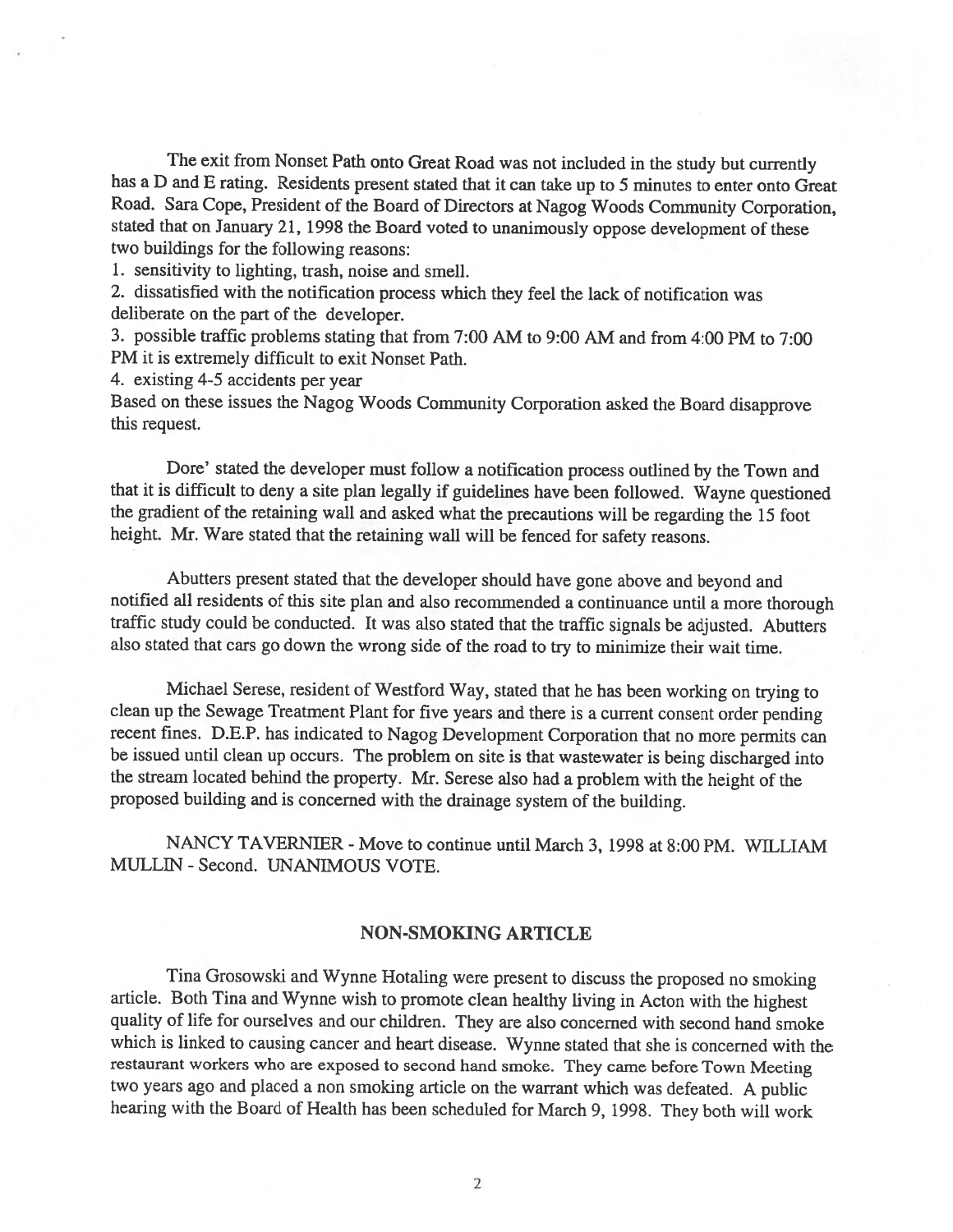harder this time around to get the article passed and also seek Board of Selectmen support. Dore' stated that the Board wifi either vote to recommend or not recommend all articles at <sup>a</sup> future meeting as they do traditionally. The Board also asked that all restaurants be notified of the public hearing. Tina and Wynne also asked that consideration to <sup>p</sup>lacement of the article be placed near another health issue or near an article that will draw a large crowd.

### REOPEN SITE PLAN 3/19/97-358 103 GREAT ROAD WETHERBEE PLAZA

Mr. Bertolami was present tonight to discuss an amendment to site plan  $3/19/97$  - 358 in order to allow <sup>a</sup> wider driveway. Mr. Bertolami's traffic consultant has recommended <sup>a</sup> curb cut with <sup>a</sup> <sup>24</sup> foot wide driveway with an island that makes the driveway <sup>53</sup> feet wide. Mr. Bertolami has been before the State and has been granted <sup>a</sup> permit to allow the curb cut. Staff has some concerns with the wider driveway. Fire stated that the wider driveway would allow for better access for the fire apparatus. The Board expressed their concern for pedestrian safety. Dore' indicated that he was concerned with the curb cut going towards Concord Road. The Board noted that fire apparatus could enter in the paved connection between the cinema and Wetherbee Plaza. NANCY TAVERNIER - Move to approve amendment to allow a 53' wide driveway with island. WAYNE FRIEDRICHS - Second. 4-1(Dore voted no). Motion passes.

## CITIZEN'S GROUP TO PRESERVE NORTH ACTON WOODS CARLISLE ROAD

Karen O'Neill, citizen's group member, expressed their desire for the Town to purchase this 200+ acres of land. <sup>A</sup> developer has proposed to the Board of Health to build approximately <sup>120</sup> new homes. In the master <sup>p</sup>lan, this <sup>p</sup>iece of land which has multiple owners, some parts in Chapter 61A, is on <sup>a</sup> high priority list of properties to be retained under the open space <sup>p</sup>lan. Ms. O'Neill stated that they have met with many organizations interested in raising funds for the purchase of this land.

The Board stated that it would be difficult to purchase this land due to the ongoing new land projects the Town has at this time, but promised to look at it with care. The Board questioned whether the Water District would be interested in this purchase due to its closeness with the Marshall Wells. The Board instructed the Citizen's group to look at unique ways to possible purchase this land and to bring it back to them at <sup>a</sup> future meeting.

#### REPRESENTATIVE PAMELA RESOR

Representative Resor was before the Board to discuss any issues the Board may have and also to discuss updates on the State budget. Rep. Resor stated that the legislator is in the process of sending <sup>a</sup> letter to Senator Kennedy and meet with him to support the NESWC communities to

3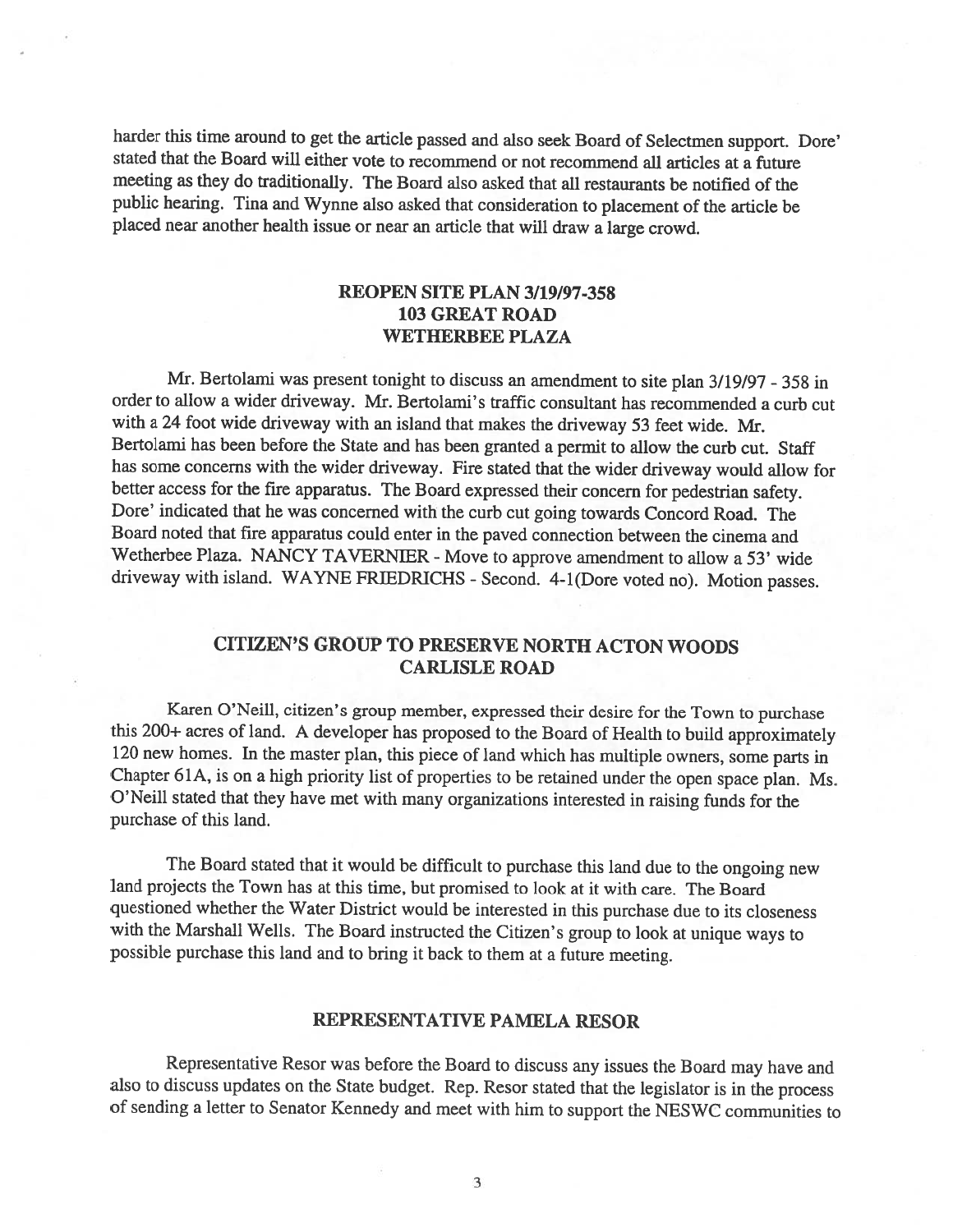meet the Clean Air Act requirements. Rep. Resor also asked the Town to presen<sup>t</sup> any documents to the Inspector General it may have from the State asking us to join NESWC back in 1981.

Rep. Resor also indicated that there is an amendment on the floor for the State to fully fund their half of the Quinn Bill. Also propose<sup>d</sup> is some new language regarding Special Education changing the funding from State to Federal.

Bill Mullin asked Representative Resor to enlist the State's help regarding the Prison Land Issue located at the corner of Wetherbee and Rt. 2. The State currently uses this <sup>30</sup> acre site for farming purposes and in exchange allows the Town to use School Street land for recreation issues. Bill would like <sup>a</sup> permanen<sup>t</sup> land transfer. Nancy Tavernier asked Rep. Resor to suppor<sup>t</sup> 0% sewer loans, open space bond bills, and raising the education reform from \$75/pupil to \$ 100/pupil.

# SELECTMEN'S BUSINESS

## BUDGET AND WARRANT DISCUSSION

Herman stated that he recommended 70,000 in operating budget cuts which represents 1/2% of the overall budget. Wayne stated he is reluctant to cut the operating budget stating that if there is extra money at the end of the year it will be reflected in the turnback. Nancy stated that the operating budget should not be <sup>p</sup>laced under <sup>a</sup> magnifying <sup>g</sup>lass, however, the capital budget should. Bill stated that the Board should agree with ALG before cuts can be made. The Board asked members to <sup>g</sup>ive written recommendations regarding the Capital budget to Don by Friday. HERMAN KABAKOFF - Move to reduce operating budget by 70,000. WILLIAM MULLIN -Second.

<sup>1</sup> (Herman yes) -3 (Wayne, Dore, Nancy voting No) One abstention (Bill). Motion fails. WAYNE FRIEDRICHS - Move to approve Volume 1 (Operating Budget) in the amount of \$12,868,892.00. NANCY TAVERNIER - Second. 4-1 (Herman voting No). Motion Passes. The Board stated that there needs to be an agreemen<sup>t</sup> between ALG members.

#### ANNUAL TOWN REPORT

Wayne recommended two amendments to the Selectmen's Town Report. Wayne will give Dore' the changes.

#### BOY SCOUT COURT OF HONOR

Herman to represen<sup>t</sup> the Board on April 11, <sup>1998</sup> for Zachery Haase and Dore' Hunter to represen<sup>t</sup> the Board on February 28, 1998 for Richard Sharp.

#### COMMUTER LOT PETITION

Nancy Tavernier stated that she telephoned the chairman of the TAC making sure that they address the commuter lot on there agenda. Nancy stated that she counted <sup>11</sup> signatures on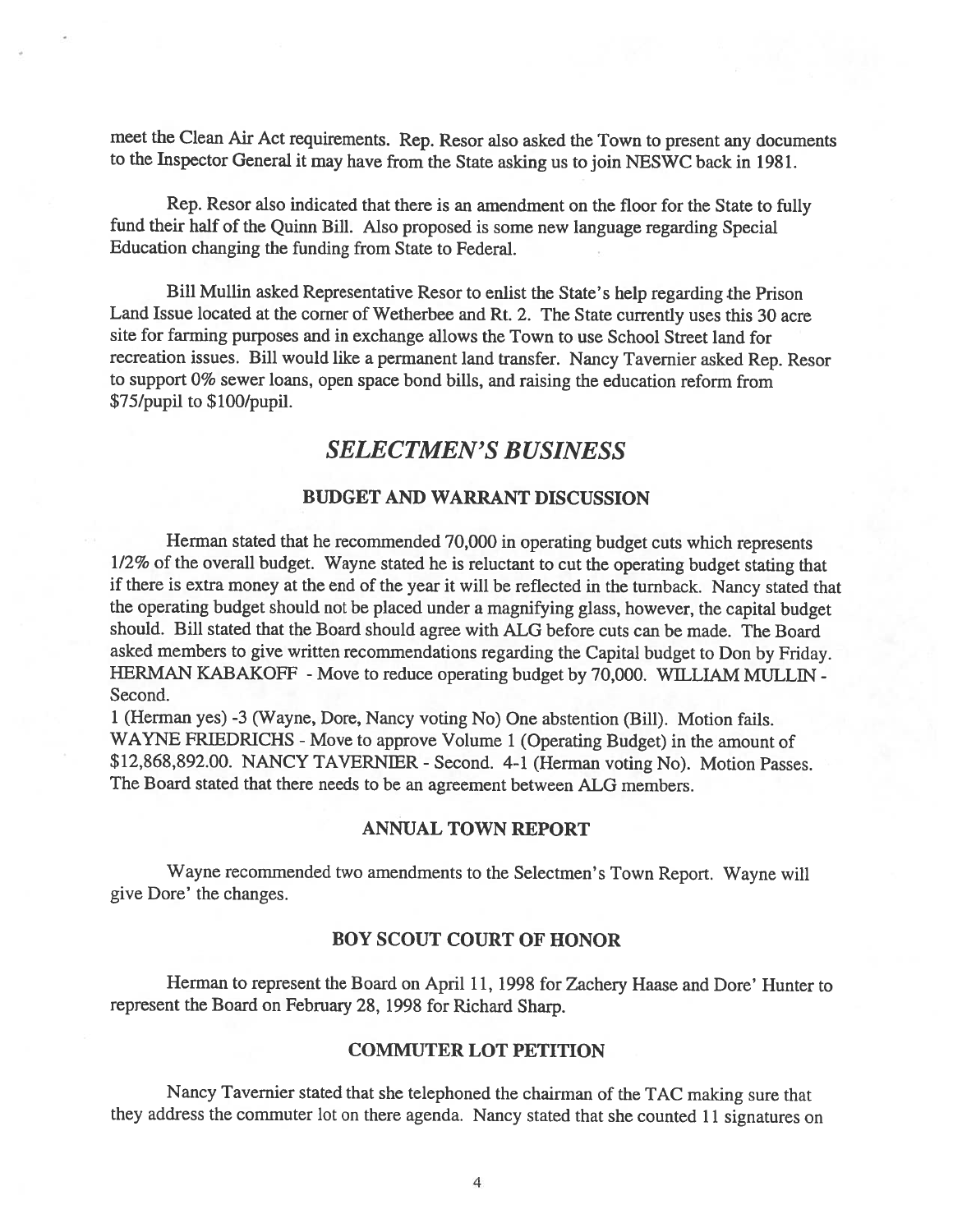the petition from Indian Village and suggested that they get <sup>a</sup> carpool going. The Board stated that this should be <sup>a</sup> scheduled agenda item and suggested March 17, 1998. The Board would like to hear the recommendations for improvement from Anne fanton. The Board stated that TAC and Anne Fanton should be notified.

## SITE PLAN 10/17/96-356 NYNEX 982 MAIN STREET

Nynex has requested the Board to take funding in lieu of <sup>p</sup>lacing sidewalks in the <sup>982</sup> Great Road area. The Town Planner has recommended that the Board opt for the installation in stead of the money and the Conservation Department would rather the money to possibly construct sidewalks at the new NARA site. Easements need to be <sup>g</sup>iven in order to construct the sidewalks in the Nynex area, however, the Board discussed talking the cash if Nynex would agree to get the needed easements in case the Town decides to construct the sidewalks in that area. The general consensus of the Board is the need for new sidewalks. The Board asked Don to speak with Nynex to see if they will grant land agreements and to modify their letter to expend money for sidewalk purposes.

# CONSENT AGENDA

The Board pulled site <sup>p</sup>lan #3/15/96-354 off the consent calendar to discuss separately. New information has been received regarding this site <sup>p</sup>lan, however, it was received after the closure of the public hearing. The Board is concerned that this could lead to new litigation. WILLIAM MULLIN - Move to approve site plan 3/15/96-354 as written. HERMAN KABAKOFF -Second. UNANIMOUS VOTE.

WILLIAM MULLIN - Move to approve consent calendar items 12 and 14-16 as printed. NANCY TAVERNIER - Second. UNANIMOUS VOTE. Nancy stated that there is a typo on one of the Gardner Field signs and asked that it be fixed.

## TOWN MANAGERS REPORT

#### OFFICIAL TOWN FLAG

Don stated that the Hall of Flags at the State House is holding <sup>a</sup> vacant space for the Town of Acton's flag. The Minuteman have offered their flag for the time being. The Board stated that we should look into doing <sup>a</sup> Town flag and suggested that <sup>a</sup> contest be run and also contact Connie Huber to get her ideas. WILLIAM MULLIN - Move to display Minuteman Flag temporarily. HERMAN KABAKOFF -Second. UNANIMOUS VOTE.